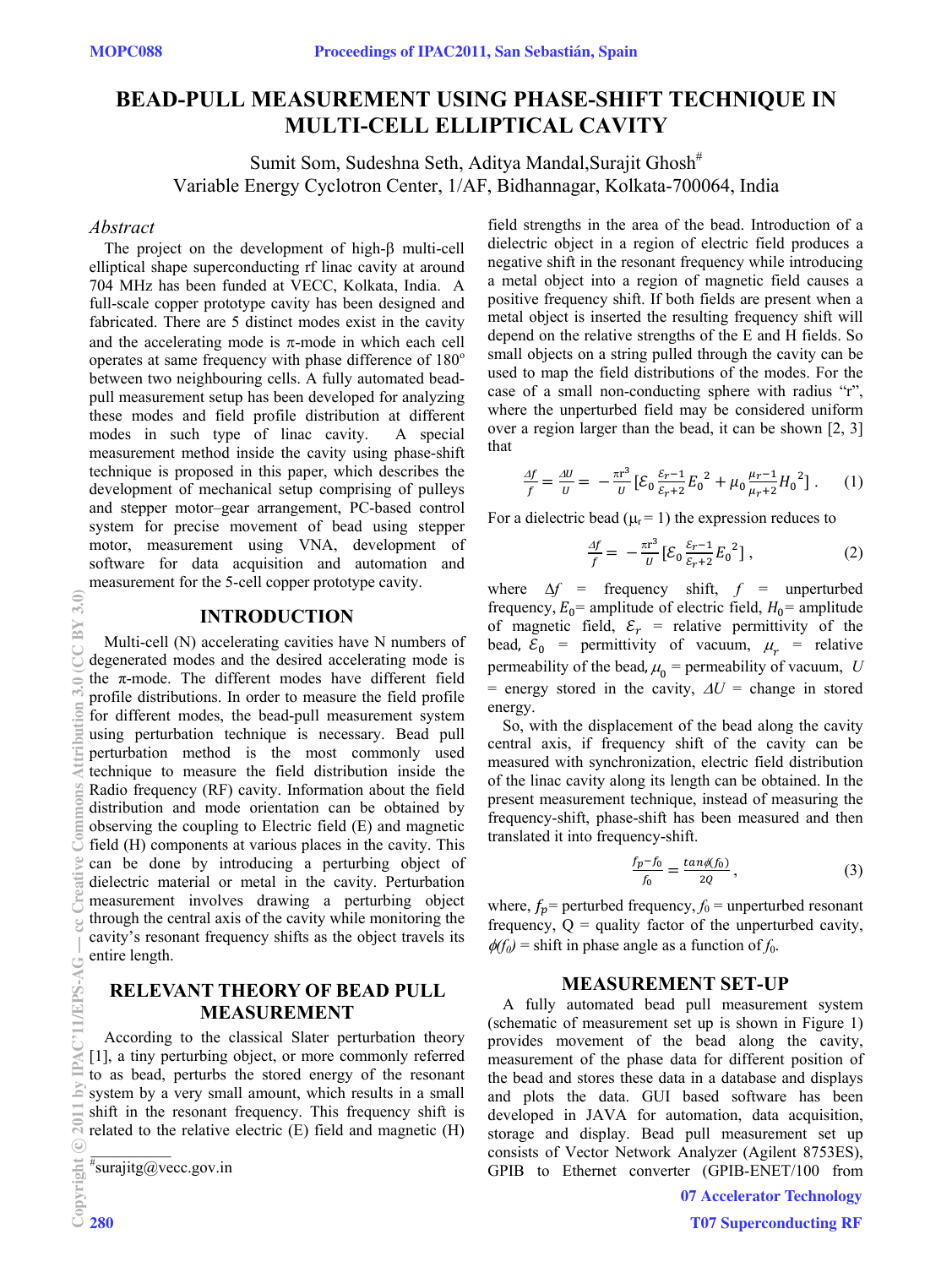National Instrument), a  $1.8^{\circ}$  hybrid stepper motor (TS41) B from Compumotor division) coupled with a gear-box (10:1) arrangement for movement of the bead and GT6k stepper motor driver. A dielectric bead (special type of alumina) with diameter 1 cm. and  $\mathcal{E}_r$ =11 has been used for the perturbation of the cavity. The bead is attached to an insulating Kevlar thread, which is inserted in the linac cavity along its central axis. Kevlar is used because of its inelasticity and strength under tension. A pulley system guides the Kevlar thread supporting the bead to move through the central axis of the cavity.



Figure 1: Schematic block diagram of bead-pull measurement set up.

Stepper motor-gear box arrangement provides the movement of the bead and minimum step size of the bead movement is less than  $1 \mu$ m. Movement of the stepper motor is controlled by the GT6k controller which receives command from the GUI based software running on computer through LAN (local area network). RF measurement of the cavity is done by the vector network analyzer (VNA). The software communicates with VNA having GPIB interface through LAN using GPIB-ENET/100. So it sends command to the VNA for the RF measurement of the cavity and receives the measured data. The photograph of bead pull measurement set up for 5-cell elliptical shape copper prototype cavity is shown in Figure 2.

## **GUI BASED SOFTWARE FOR BEAD-PULL MEASUREMENT**

GUI (graphical user interface) based software, developed in JAVA provides the automation of the bead pull measurement, stores the measured data in a database and displays the data. VNA measures the variation of the phase of  $S_{21}$  at unperturbed resonant frequency with the displacement of the bead and phase variation is converted into frequency shift using equation (3). Resonant frequency of the unperturbed cavity and quality factor of the cavity at unperturbed frequency are also measured by the VNA. A program is developed which automates the above measurement procedure.

As the 5 cell linac cavity has 5 distinct modes at 5 different frequencies, GUI based software gives mode selection facility and also for measurement at different modes, start frequency and stop frequency can be sent to VNA. MySQL database has been used for data storage and data can be displayed in both tabular form and graphical form.



Figure 2: bead pull measurement set up for 5-cell elliptical shape copper prototype cavity.

Flow chart for the measurement is given below.



# **OF 5-CELL ELLIPTICAL SHAPE COPPER PROTOTYPE CAVITY & DISCUSSION**

In a multi-cell elliptical cavity, resonant cells are capacitively coupled to each other. In case of a N-cell cavity having N distinct mode, frequency of  $m<sup>th</sup>$  mode is